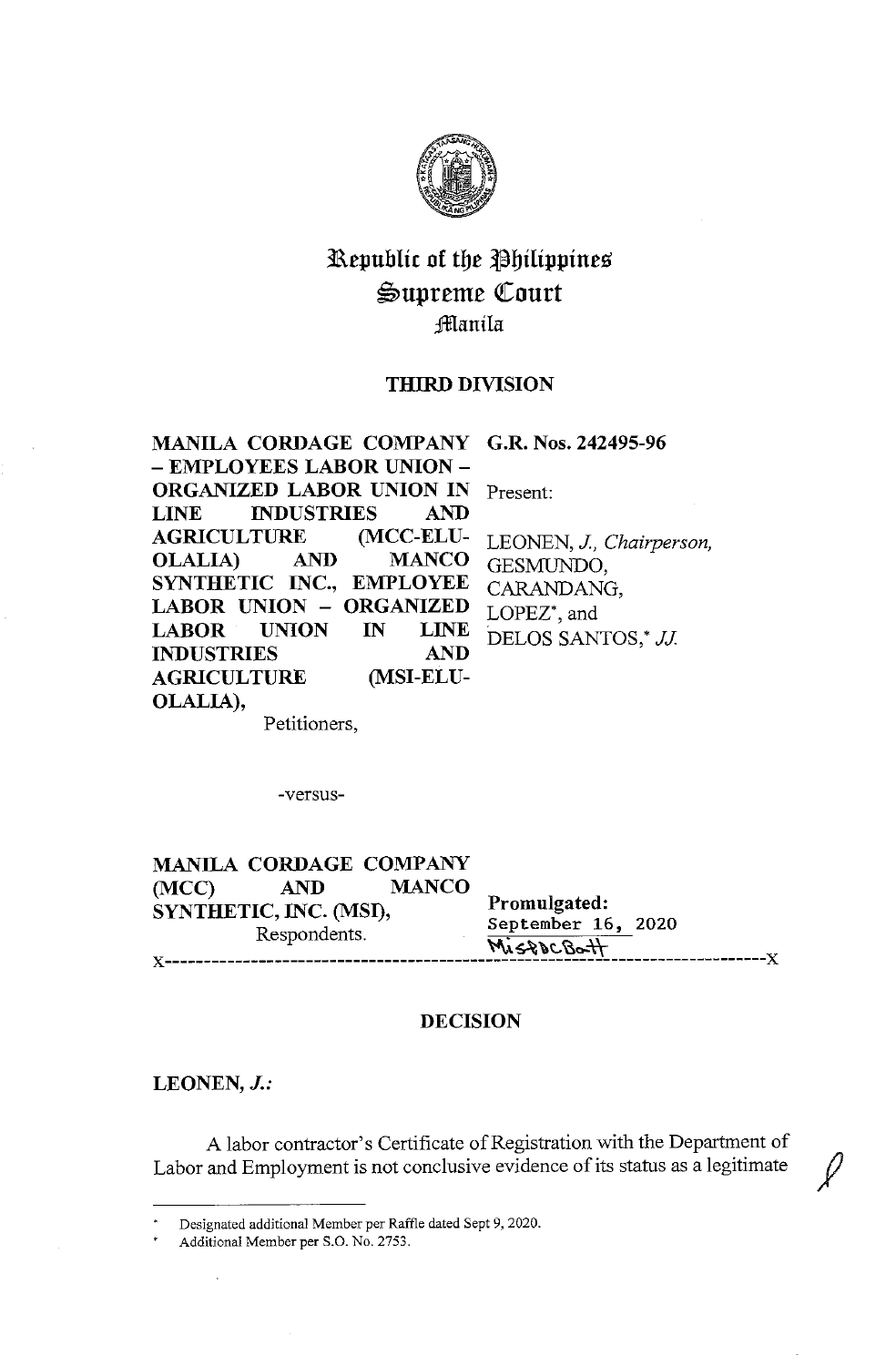*I* 

labor contracting entity. At most, it causes a disputable presumption that the entity is a legitimate labor contractor which can be refuted by other evidence. In order to determine whether an entity is a labor-only contractor or a legitimate labor contractor, what must be considered is the totality of the facts and surrounding circumstances of the case.<sup>1</sup>

This resolves a Petition for Review on Certiorari2 filed by Manila Cordage Company-Employees Labor Union-Organized Labor Union in Line Industries and Agriculture (MCC-ELU-OLALIA) and Manco Synthetic, Inc.- Employees Labor Union-Organized Labor Union in Line Industries and Agriculture (MSI-ELU-OLALIA), assailing the Consolidated Decision<sup>3</sup> and Resolution<sup>4</sup> of the Court of Appeals in CA-G.R. SP No. 146614 & 148154, which set aside the Decision of the Secretary of Labor and reinstated. the Mediator-Arbiter's Decision which ruled in favor of Manila Cordage Company (Manila Cordage) and Manco Synthetic, Inc. (Manco Synthetic).

The Organized Labor Union in Line Industries and Agriculture (OLALIA) is a legitimate labor organization that established local chapters in companies engaged in rope manufacturing.<sup>5</sup> MCC-ELU-OLALIA and MSI-ELU-OLALIA were its local chapters in Manila Cordage and Manco Synthetic, respectively.<sup>6</sup>

Considering that Manila Cordage and Manco Synthetic were unorganized and had no exclusive bargaining agent, OLALIA filed Petitions for Certification Election before the Department of Labor and Employment, Regional Office IV. Manila Cordage and Manco Synthetic opposed this, asserting that members of the subject labor unions are employees of their labor contractors, Alternative Network Resources Unlimited Multi-Purpose Cooperative (Alternative Network Resources) and Worktrusted Manpower Services Cooperative (Worktrusted Manpower Services).<sup>7</sup> The petitions were granted despite the opposition and certification elections were conducted in Manila Cordage and Manco Synthetic on January 27, 2016. <sup>8</sup>

The results of the certification elections were as follows:<sup>9</sup>

<sup>1</sup> *Polyfoam-RGC International, Corp. v. Concepcion,* 687 Phil. 137(2012) [Per J. Peralta, Third Division].

 $Rollo$ , pp. 10–55.<br>
<sup>3</sup> **Id.** at 233, 250.

Id. at 233-250. The Decision dated January 19, 2018 was penned by Associate Justice Rodil V. **Zalameda (now a member of this Court), and concurred in by Associate Justices Japar B. Dimaampao**  and Renato C. Francisco of the Seventh Division, Court of Appeals, Manila.

<sup>4</sup>Id. at 267-272. The Resolution dated September 20, 2018 was penned by Associate Justice Rodi! V. Zalameda (now a member of this Court), and concurred in by Associate Justices Japar B. Dimaampao and Maria Filomena D. Singh of the Former Seventh Division, Court of Appeals, Manila.

 $\frac{5}{6}$  Id. at 235.

Id. at 311.

 $\frac{7}{8}$  Id. at 15 and 236.

 $^{8}$  Id. at 235

<sup>9</sup>Id.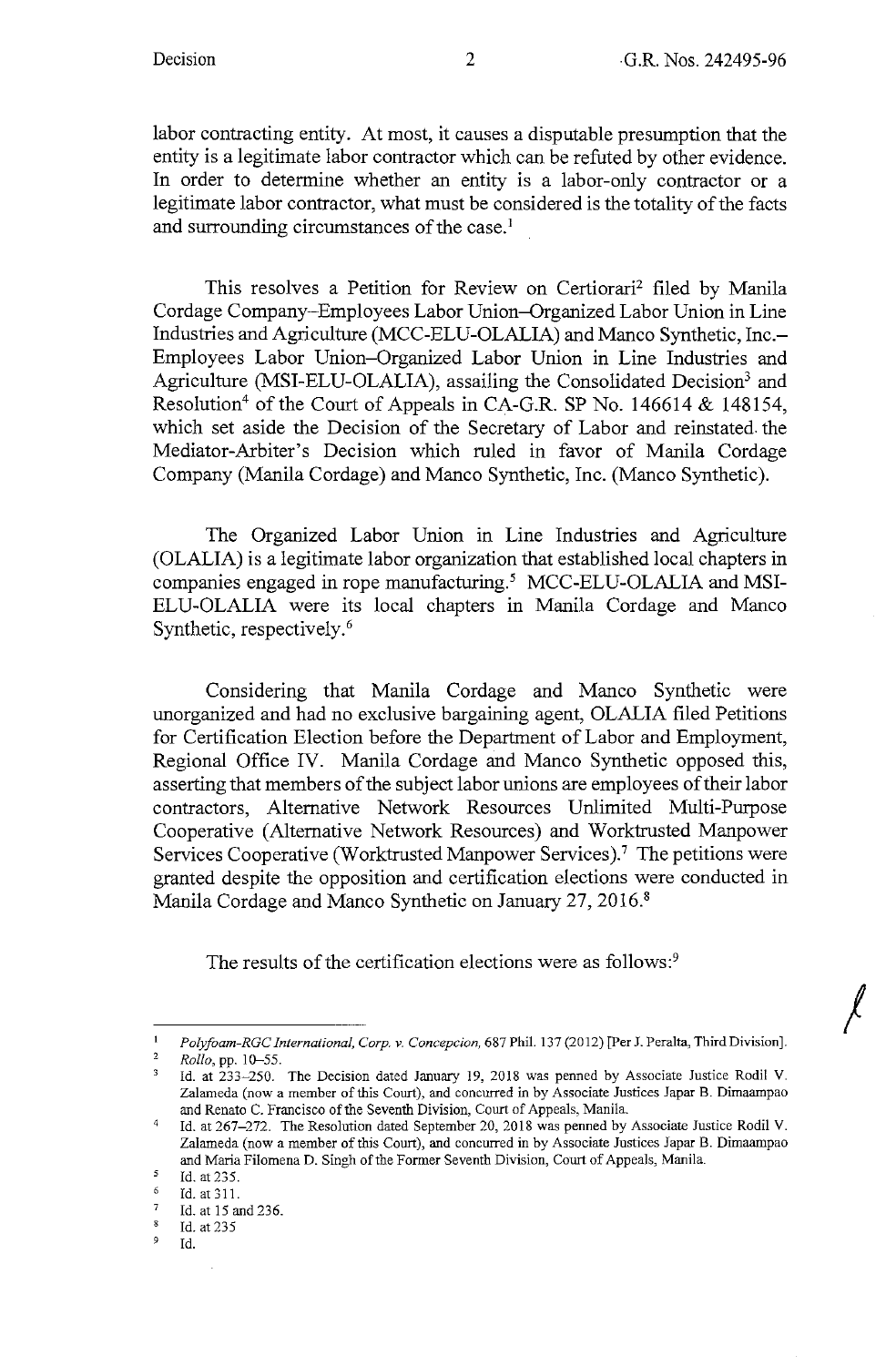| For Manila Cordage Company: |          |
|-----------------------------|----------|
| Yes                         |          |
|                             |          |
| Challenged                  | 294      |
| Spoiled                     |          |
| TOTAL VALID VOTES CAST      | 304 $10$ |

### For Manco Synthetic, Inc.:

| Yes                    |            |
|------------------------|------------|
|                        |            |
| Challenged             | 20 ا       |
| Spoiled                |            |
| TOTAL VALID VOTES CAST | $143^{11}$ |

Manila Cordage Company filed a protest with the Mediator-Arbiter, challenging 294 of the 304 votes cast during the certification elections. Likewise, Manco Synthetic, Inc. filed a protest challenging 139 of 143 of the votes. Both contended that the challenged voters were not their employees but employees of their respective independent contractors.<sup>12</sup>

On March 28, 2016, Mediator-Arbiter Maureen Zena 0. Serazon-Tongson (Med-Arbiter Tongson) issued two separate Orders,<sup>13</sup> granting the protests of Manila Cordage and Manco Synthetic.

Med-Arbiter Tongson found that Alternative Network Resources and Worktrusted Manpower Services were legitimate job contractors providing manpower services to Manila Cordage and Manco Synthetic and were thus, the employers of those challenged voters during the certification elections. Consequently, the votes cast during the Certification Elections were held invalid for the purpose of certifying MCC-ELU-OLALIA and MSI-ELU-OLALIA as the exclusive bargaining agents in Manila Cordage and Manco Synthetic.<sup>14</sup>

Aggrieved, both MCC-ELU-OLALIA and MSI-ELU-OLALIA separately filed a Memorandum of Appeal before the Department of Labor and Employment.<sup>15</sup> On May 13, 2016<sup>16</sup> and June 20, 2016,<sup>17</sup> Undersecretary Rebecca C. Chato (Undesecretary Chato ), by the authority of the Secretary of the Department of Labor and Employment, reversed Med-Arbiter Tongson's Orders and found that Alternative Network Resources and Worktrusted

- $15$  Id. at 238.<br>
16 Id. at 215-222.
- 
- $17$  Id. at 224-231.

<sup>&</sup>lt;sup>10</sup> Id.<br><sup>11</sup> Id. at 237.

<sup>12</sup> Id. at 236.<br>
<sup>13</sup> Id. at 120-140 and 141-160.<br>
<sup>14</sup> Id. at 138-139 and 156-157.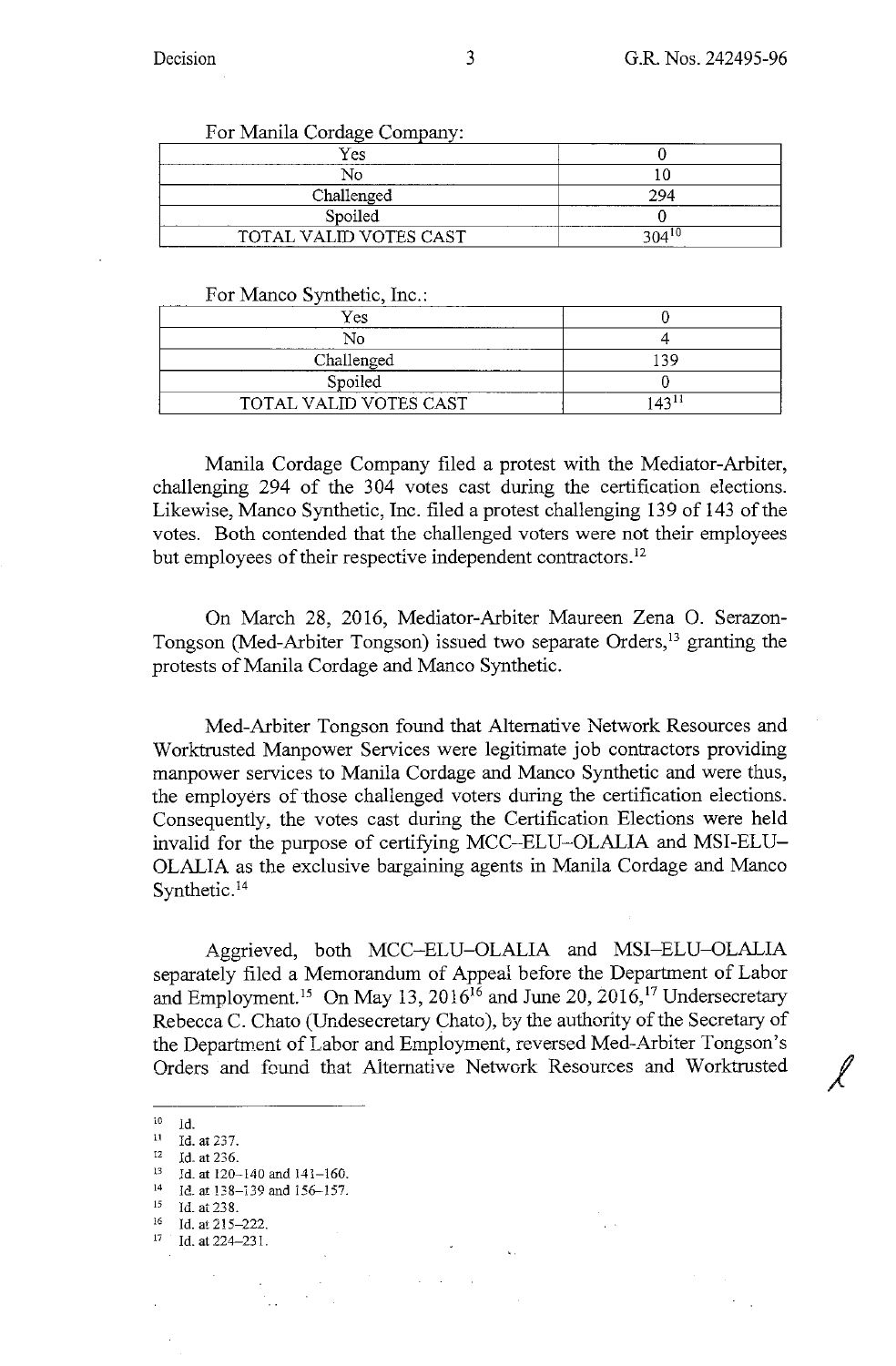Manpower Services were labor-only contractors. Thus, the challenged votes cast by employees of Manila Cordage and Manco Synthetic should be considered. 18

The dispositive portion of the May 13, 2016 Decision<sup>19</sup> of Undersecretary Chato in favor of MCC-ELU- OLALIA reads:

**WHEREFORE,** premises considered, the Appeal Memorandum filed by Manila Cordage Company Employees Labor Union-OLALIA is hereby **GRANTED.** The Order dated 28 March 2016 of the DOLE Regional Office IV-A Mediator-Arbiter Maureen Zena 0. Serazon-Tongson is **REVERSED and SET ASIDE.** 

Let the entire records be remanded to the Regional Office of origin for the opening and canvassing of the two hundred ninety-four (294) segregated ballots. $20$  (Emphasis in the original)

Meanwhile, the dispositive portion of the June 20, 2016 Decision<sup>21</sup> in favor of MSI-ELU-OLALIA reads:

**\VHEREFORE,** premises considered, the Appeal Memorandum filed by Manco Synthetic, Inc. Employee Labor Union-OLALIA is PARTIALLY GRANTED. The Order dated 28 March 2016 of the DOLE Regional Office No. IV-A Mediator-Arbiter Maureen Zena 0. Serazon-Tongson is hereby **MODIFIED.** Accordingly, except for the ballots of Ronecito Advincula, Ferdinarid Carino, Jaime Monterey, Jesus Villanueva, Michael Barbosa, Frederick Marze, Dennis Rodriguez, Renaldo Tejares, Rogelo Tomas, Cecilito Torres, Edgardo Bayeta and Lutgardes Mutyaon, the segregated votes be opened and canvassed.

Let the entire records be remanded to the Regional Office of origin for the opening and canvassing of the one hundred twenty-seven (127) segregated ballots.

**SO RESOLVED.<sup>22</sup>**(Emphasis in the original)

Manila Cordage and Manco Synthetic separately filed their Petitions for Certiorari before the Court of Appeals. In both Petitions, they alleged that the Secretary.of Labor and Employment gravely abused its discretion when it ruled that there was an employer-employee relationship between them and the challenged voters of the certification election as Alternative Network Resources and 'Worktrusted Manpower 'Services were mere labor-only

- 21 **Id: at 223--231.**
- 22 **Id. at 231.**

 $\mathcal{L}^{\mathcal{L}}$  , where  $\mathcal{L}^{\mathcal{L}}$  is the contribution of the set of  $\mathcal{L}^{\mathcal{L}}$ 

 $\sim 1000$  eV and  $\sim 10^{-10}$  eV  $^{-1}$  $\mathcal{L} = \{1, \ldots, n\}$  .

**i8 Id.** 

<sup>&</sup>lt;sup>19</sup> Id. at 214-222.<br><sup>20</sup> Id. at 222.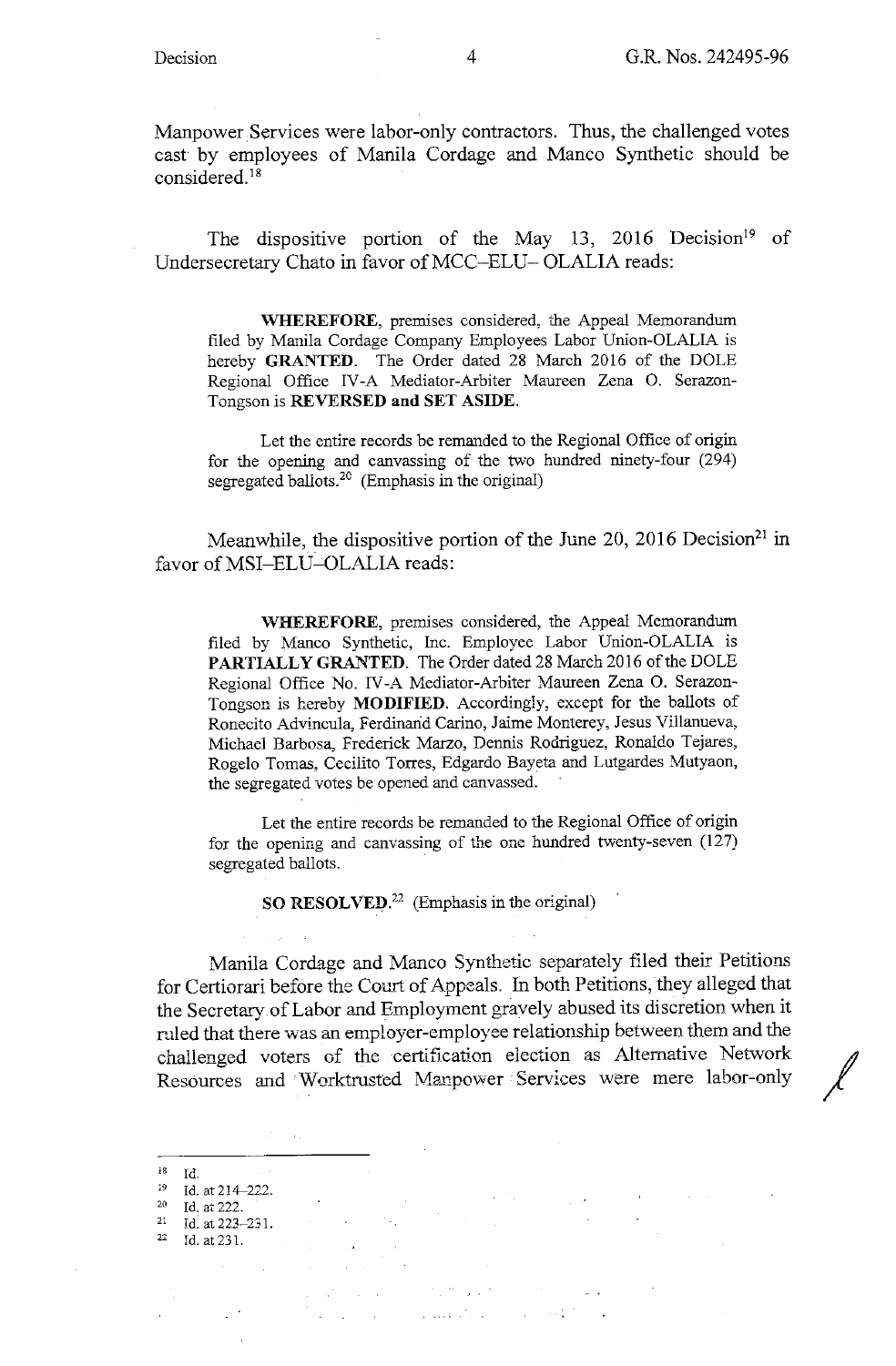contractors.23 On Motion by MCC-ELU-OLALIA, the two Petitions were consolidated.24 14 F

Finding grave abuse of discretion on the part of the Secretary of Labor, the Court of Appeals granted the Petitions for Certiorari filed by Manila Cordage and Manco Synthetic in its Consolidated Decision.25

According to the Court of Appeals, Manila Cordage and Manco Synthetic both submitted substantial evidence that Alternative Network Resources and Worktrusted Manpower Services were legitimate job contractors providing manpower services to them.<sup>26</sup> Specifically, they presented Certificates of Registration numbered NCR-MPFO-72600-3111- 210-R and RO-IVA-08-10-28 issued by the Department of Labor and Employment, declaring the two as legitimate independent contractors. $27$ Furthermore, it found that the two contractors have substantial capitalization, both having more than the required minimum paid up capital of  $\mathbb{P}3$  million. The Court of Appeals likewise held that the fact that the two contractors had other clients from various industries negates the conclusion that they are labor-only contractors.<sup>28</sup>

The dispositive portion of the January 19, 2018 Consolidated Decision reads:

**WHEREFORE,** premises considered, the instant consolidated petitions are hereby **GRANTED** and the assailed Decision dated 13 May 2016 and Resolution dated 20 June 2016 in OS-A-14-5-16, as well as the Resolutions dated 20 June 2016 and 08 September 2016 in OS-A-13-5-16, are ANNULLED and SET ASIDE.

Accordingly, the Orders dated 28 March 2016 in RO4A-LPO CE-06-26-05 and RO4A-LPO-CE-07-27-05-15 of the DOLE Regional Office No. IV-A are hereby **REINSTATED.** 

#### **SO ORDERED.<sup>29</sup>**

MCC-ELU-OLALIA and MSI-ELU-OLALIA filed their respective Motions for Reconsideration, which the Court of Appeals denied in its September 20, 2018 Resolution.<sup>30</sup>

 $\label{eq:2.1} \mathcal{L}_{\mathcal{A}}(\mathbf{r}) = \mathcal{L}_{\mathcal{A}}(\mathbf{r}) = \mathcal{L}_{\mathcal{A}}(\mathbf{r}) = \mathcal{L}_{\mathcal{A}}(\mathbf{r}) = \mathcal{L}_{\mathcal{A}}(\mathbf{r})$ 

 $\label{eq:2.1} \mathcal{L}(\mathcal{L}^{\text{max}}_{\mathcal{L}}(\mathcal{L}^{\text{max}}_{\mathcal{L}})) \leq \mathcal{L}(\mathcal{L}^{\text{max}}_{\mathcal{L}}(\mathcal{L}^{\text{max}}_{\mathcal{L}})) \leq \mathcal{L}(\mathcal{L}^{\text{max}}_{\mathcal{L}}(\mathcal{L}^{\text{max}}_{\mathcal{L}}))$ 

 $\mathcal{H}=\{x,t\in\mathbb{R}^d\}$  .

- 
- $^{25}$  Id. at 233-250.
- $\frac{26}{27}$  Id. at 248.<br><sup>27</sup> Id. at 244.
- 
- <sup>28</sup> Id. at 245.<br><sup>29</sup> Id. at 249.
- 

 $\alpha$  , we have a set  $\alpha$  ,  $\alpha$ 

<sup>29</sup>ld. at 249. 30 Id **at 267-272.** 

 $\label{eq:1} \frac{1}{\sqrt{2}}\sum_{i=1}^n\frac{1}{\sqrt{2}}\left(\frac{1}{\sqrt{2}}\sum_{i=1}^n\frac{1}{\sqrt{2}}\right)^2\left(\frac{1}{\sqrt{2}}\sum_{i=1}^n\frac{1}{\sqrt{2}}\sum_{i=1}^n\frac{1}{\sqrt{2}}\right)^2\left(\frac{1}{\sqrt{2}}\sum_{i=1}^n\frac{1}{\sqrt{2}}\sum_{i=1}^n\frac{1}{\sqrt{2}}\sum_{i=1}^n\frac{1}{\sqrt{2}}\sum_{i=1}^n\frac{1}{\sqrt{2}}\sum_{i=1}$ 

 $\Delta \sim 10^{-11}$ 

<sup>&</sup>lt;sup>23</sup> Id. at  $240-241$ .<br><sup>24</sup> Id. at 241.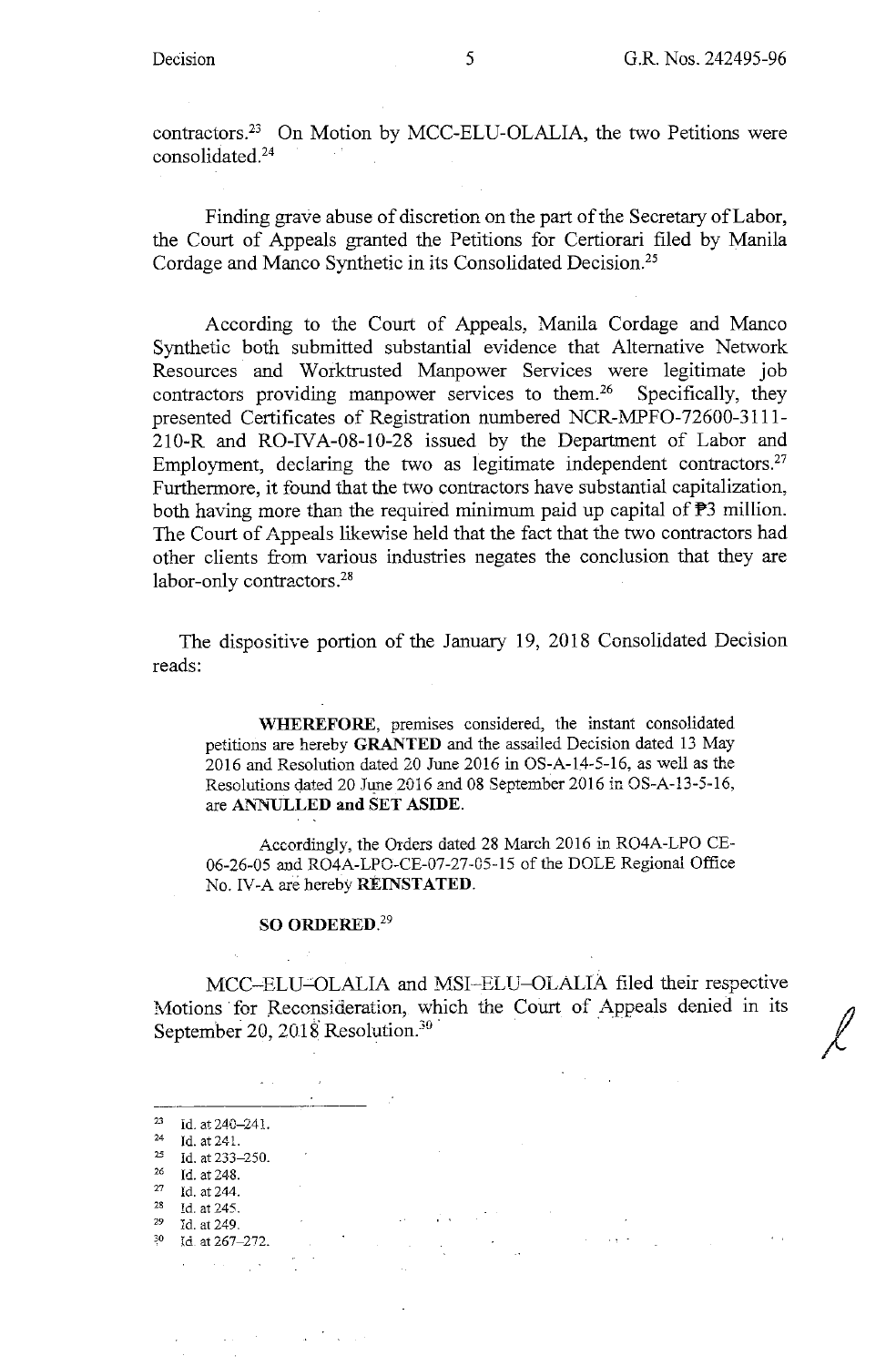On December 3, 2018, MCC-ELU-OLALIA and MSI-ELU-OLALIA filed their Petition for Review on Certiorari<sup>31</sup> with this Court.

On June 3, 2019, the Court required respondents to comment on the Petition<sup>32</sup> which they did on September 10, 2019.<sup>33</sup>

On October 14, 2019, petitioners filed a Manifestation<sup>34</sup> informing this Court of the decision of the Court of Appeals in *Alternative Network Resources Unlimited Multi-Purpose Cooperative v. Department of Labor and Employment and Regional Director Angaracampita* docketed as CA G.R. S.P. No. 150758. In that case, workers under the payroll of various contractors were held to be employees of Manila Cordage after finding that Worktrusted Manpower Services Cooperative and Alternative Network Resources Unlimited Multi-Purpose Cooperative were labor-only contractors.

In their Petition for Review on Certiorari, MCC-ELU-OLALIA and MSI-ELU-OLALIA maintain that Alternative Network Resources and Worktrusted Manpower Services are engaged in labor-only contracting. Hence, the challenged voters of the certification elections should be deemed employees of respondents and their votes proclaimed as valid.<sup>35</sup>

Petitioners allege that the two contractors do not provide a specific service to respondents and merely supply manpower.<sup>36</sup> They further assert that Alternative Network Resources' and Worktrusted Manpower Services' substantial capital is not sufficient to prove that they complied with the requirements provided for in Department Order No. 18-A.<sup>37</sup> Petitioners maintain that respondents should have submitted evidence that the two contractors own tools, equipment, and machineries used in the main business of respondents, which is rope production.<sup>38</sup>

In their Comment,<sup>39</sup> respondents assert that the Petition should not be entertained as it tackles questions of fact and not of law.<sup>40</sup> They add that there is no employer-employee relationship between them and the employees with challenged votes since the latter were hired from independent job contractors<sup>41</sup> which had substantial capitalization and DOLE certifications.<sup>42</sup> Respondents

<sup>31</sup>· Id. at 10-47. <sup>32</sup> Id. at 291-292. 33 **Id. at 305-323~** <sup>34</sup> Id. at 390-391.<br><sup>35</sup> Id. at 41-45.<br><sup>36</sup> Id. at 25. <sup>36</sup>**Id.- at 25.** - <sup>37</sup>**14. at 28.** 38 Id. at 29.<br>
39 Id. at 305-322<br>
40 Id. at 315.<br>
41 Id. at 316.<br>
42 Id. at 311 42 **Id.at311.**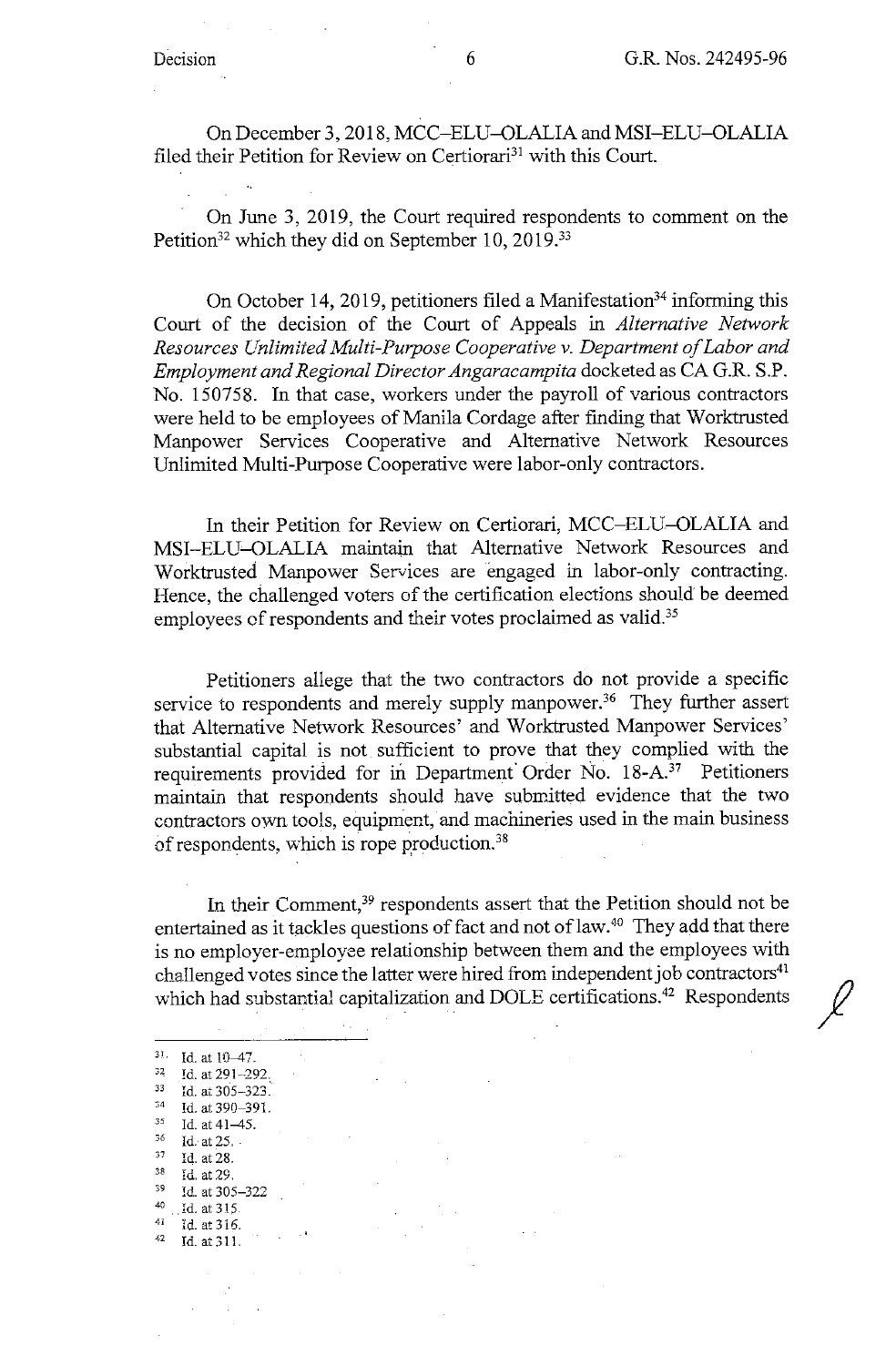*I* 

submit that there was no need to prove that these contractors have investment in the form of tools, equipment and machineries since all that Department Order No. 18-A requires is either substantial capitalization or investment.<sup>43</sup> Respondents further state that they wield no power or control over the employees, except for the end result of their work.<sup>44</sup>

The main issue to be addressed is whether or not an employer-employee relationship exists between petitioners and respondent. To determine this, however, the issue of whether or not Alternative Network Resources Unlimited Multi-Purpose Cooperative and Worktrusted Manpower Services Cooperative are legitimate job contractors must first be answered.

The petition is meritorious.

As a general rule, the Supreme Court is not a trier of facts. In *Meralco Industrial v. National Labor Relations Commission,* 45 it was held:

This Court is not a trier of facts. Well-settled is the rule that the jurisdiction of this Court in a petition for review on *certiorari* under Rule 45 of the Revised Rules of Court is limited to reviewing only errors oflaw, not of fact, unless the factual findings complained of are completely devoid of support from the evidence on record, or the assailed judgment is based on a gross misapprehension of facts. Besides, factual findings of quasijudicial agencies like the NLRC, when affirmed by the Court of Appeals, are conclusive upon the parties and binding on this Court.<sup>46</sup>

In labor cases, petitions for review on certiorari under Rule 45 is limited to determining whether the Court of Appeals was correct in finding the presence or absence of grave abuse of discretion and jurisdictional errors on the part of the lower tribunal.<sup>47</sup>

The existence of an employer-employee relationship or labor-only contracting is a question of fact because it entails an assessment of the probative value of the evidence presented in the lower courts. Thus, it is only appropriately acted upon by this Court when certain exceptions are present as laid down in *Pascual v. Burgos:<sup>48</sup>*

> (1) When the conclusion is a finding grounded entirely on speculation, surmises or conjectures; (2) When the inference

 $\mathcal{L}^{\mathcal{L}}(\mathcal{L}^{\mathcal{L}})$  . We also the following the  $\mathcal{L}^{\mathcal{L}}$ 

 $\mathcal{L}^{\text{max}}_{\text{max}}$ 

 $^{43}$  Id. at 319.

 $^{44}$  Id. at 321.

<sup>45 572</sup> Phil. 94 (2008) [Per J. Chico-Nazario, Third Division].<br>46 Id. at 117.

<sup>&</sup>lt;sup>47</sup> *Fuji Television Network, Inc. v. Espiritu,* 749 Phil. 388, 414-415 (2014) [Per J. Leonen, Second Division].<br>776 Phil. 167 (2016) [Per J. Leonen, Second Division].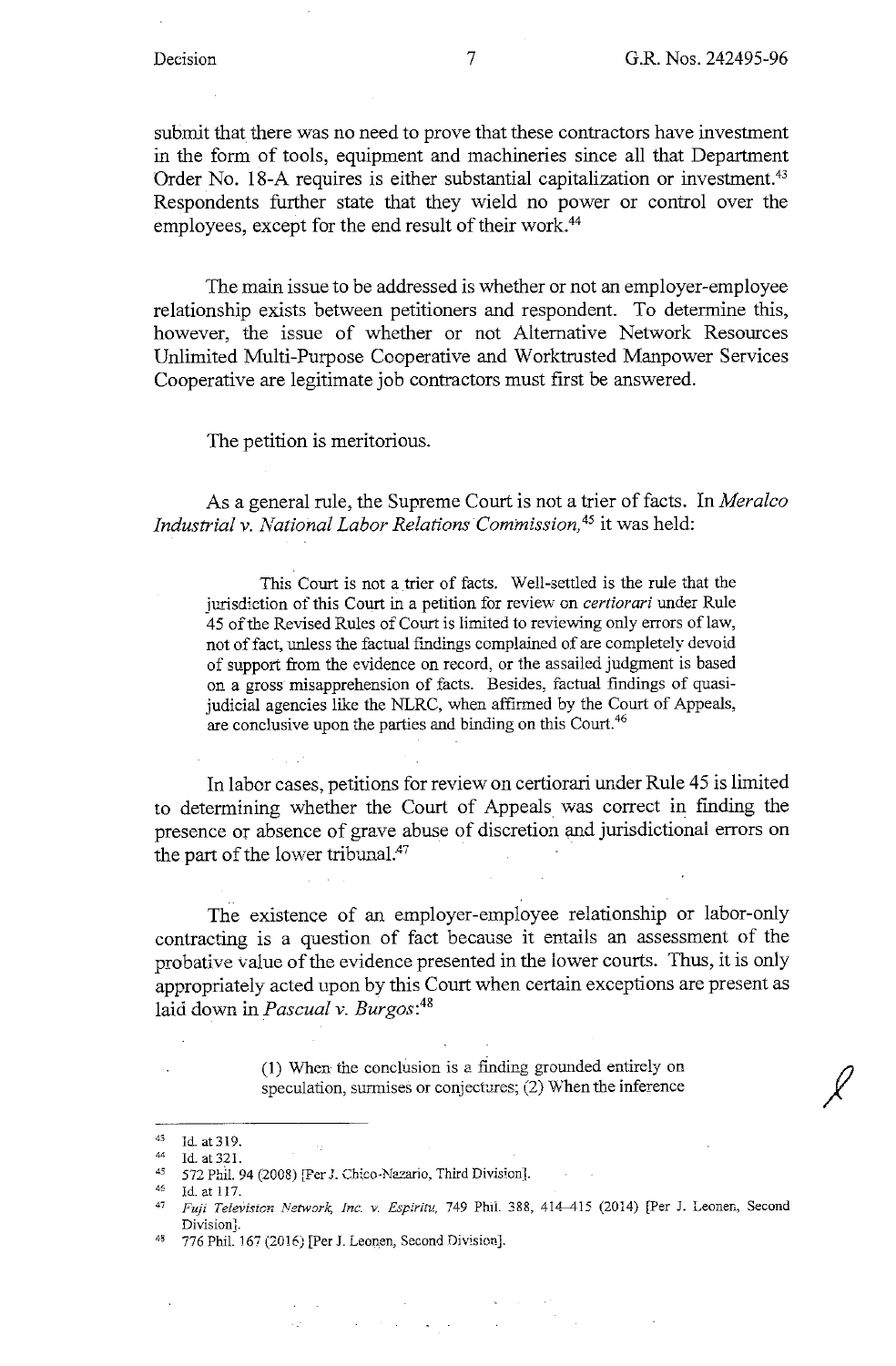made is manifestly mistaken, absurd or impossible; (3) Where there is a grave abuse of discretion;  $(4)$  When the judgment is based on a misapprehension of facts; (5) When the findings of fact are conflicting;  $(6)$  When the Court of Appeals, in making its findings, went beyond the issues of the case and the same is contrary to the admissions of both appellant and appellee; *(7) The findings of the Court of Appeals are contrary to those of the trial court;* (8) When the findings of fact are conclusions without citation of specific evidence on which they are based; (9) When the facts set forth in the petition as well as in the petitioner's main and reply briefs are not disputed by the respondents; and (10) The finding of fact of the Court of Appeals is premised on the supposed absence of evidence and is contradicted by the evidence on record.

These exceptions similarly apply in petitions for review filed before this court involving civil, labor, tax, or criminal cases.<sup>49</sup> (Emphasis supplied, citations omitted)

In this case, the factual findings of the Court of Appeals are contrary to those of the Secretary of Labor and Employment, thus, it becomes proper for this Court to delve into the factual circumstances and records of the case.

Legitimate job contracting and labor-only contracting are defined in Article 106 of the Labor Code in this wise:

ARTICLE 106. Contractor or subcontractor. -- Whenever an employer enters into a contract with another person for the performance of the former's work, the employees of the contractor and of the latter's subcontractor, if any, shall be paid in accordance with the provisions of this Code.

In the event that the contractor or subcontractor fails to pay the wages of his employees in accordance with this Code, the employer shall be jointly and severally liable with his contractor or subcontractor to such employees to the extent of the work performed under the contract, in the same manner and extent that he is liable to employees directly employed by him.

The Secretary of Labor and Employment may, by appropriate regulations, restrict or prohibit the contracting-out of labor to protect the rights of workers established under this Code. In so prohibiting or restricting, he may make appropriate distinctions between labor-only contracting and job contracting as well as differentiations within these types of contracting and determine who among the parties involved shall be considered the employer for purposes of this Code, to prevent any violation or circumvention of any provision of this Code.

There is "labor-only" contracting where the person supplying workers to an employer does not have substantial capital or investment in the form of

Id. at 182-183.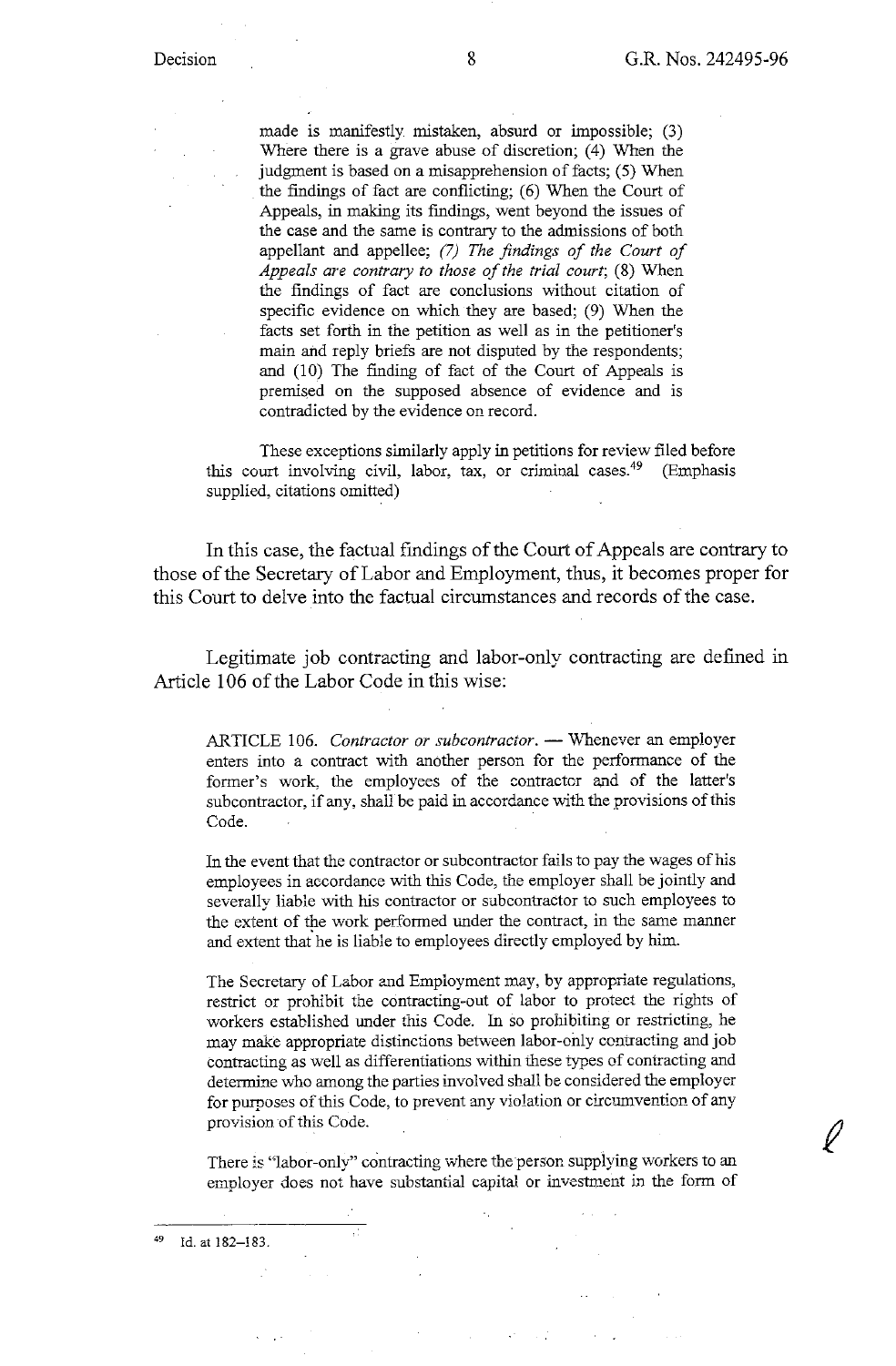**Carlos** 

tools, equipment, machineries, work premises, among others, and the workers recruited and placed by such person are performing activities which are directly related to the principal business of such employer.

In such cases, the person or intermediary shall be considered merely as an agent of the employer who shall be responsible to the workers in the same manner and extent as if the latter were directly employed by him.

*San Miguel Foods, Inc. v. Rivera50* laid down the characteristics that differentiate legitimate job contractors from prohibited labor-only contractors and the legal consequences if an entity is found to be the latter.

Obviously, the permitted or permissible or legitimate job contracting or subcontracting is the one allowed and permitted by law. It is an arrangement whereby a principal agrees to put out or farm out with the contractor or subcontractor the performance or completion of a specific job, work, or service within a definite or predetermined period, regardless of whether such job, work, or service is to be performed or completed within or outside the premises of the principal. To determine its existence, these conditions must concur: (a) the contractor carries on a distinct and independent business and partakes the contract work on his account under his own responsibility according to his own manner and method, free from the control and direction of his employer or principal in all matters connected with the performance of his work except as to the results thereof; (b) the contractor has substantial capital or investment; and (c) the agreement between the principal and the contractor or subcontractor assures the contractual employees' entitlement to all labor and occupational safety and health standards, free exercise of the right to self-organization, security of tenure, and social welfare benefits. Thus, in legitimate job contracting, the employer-employee relationship between the job contractor and his employees is maintained. While the law creates an employer-employee relationship between the employer and the contractor's employees, the same is only for the purpose of ensuring the payment of the employees' wages. In short, the employer becomes jointly and severally liable with the job contractor but only for the payment of the employees' wages whenever the contractor fails to pay the same. Other than that, the employer is not responsible for any claim made by the contractor's employees.

In stark contrast, labor-only contracting is a prohibited act and it is not condoned by law. It is an arrangement where the contractor not having substantial capital or investment in the form of tools, equipment, machineries, work premises, among others, supplies workers to an employer and the workers recruited are performing activities which are directly related to the principal business of such employer.<sup>51</sup>

To protect the workforce, a contractor is generally presumed to be engaged in labor-only contracting, unless it proves otherwise by having substantial capital, investment, tools and the like. However, the burden of

<sup>50 924</sup> Phil. 961 (2018) [Per J. Velasco, Jr., Third Division].<br>51 Id. at 973-974.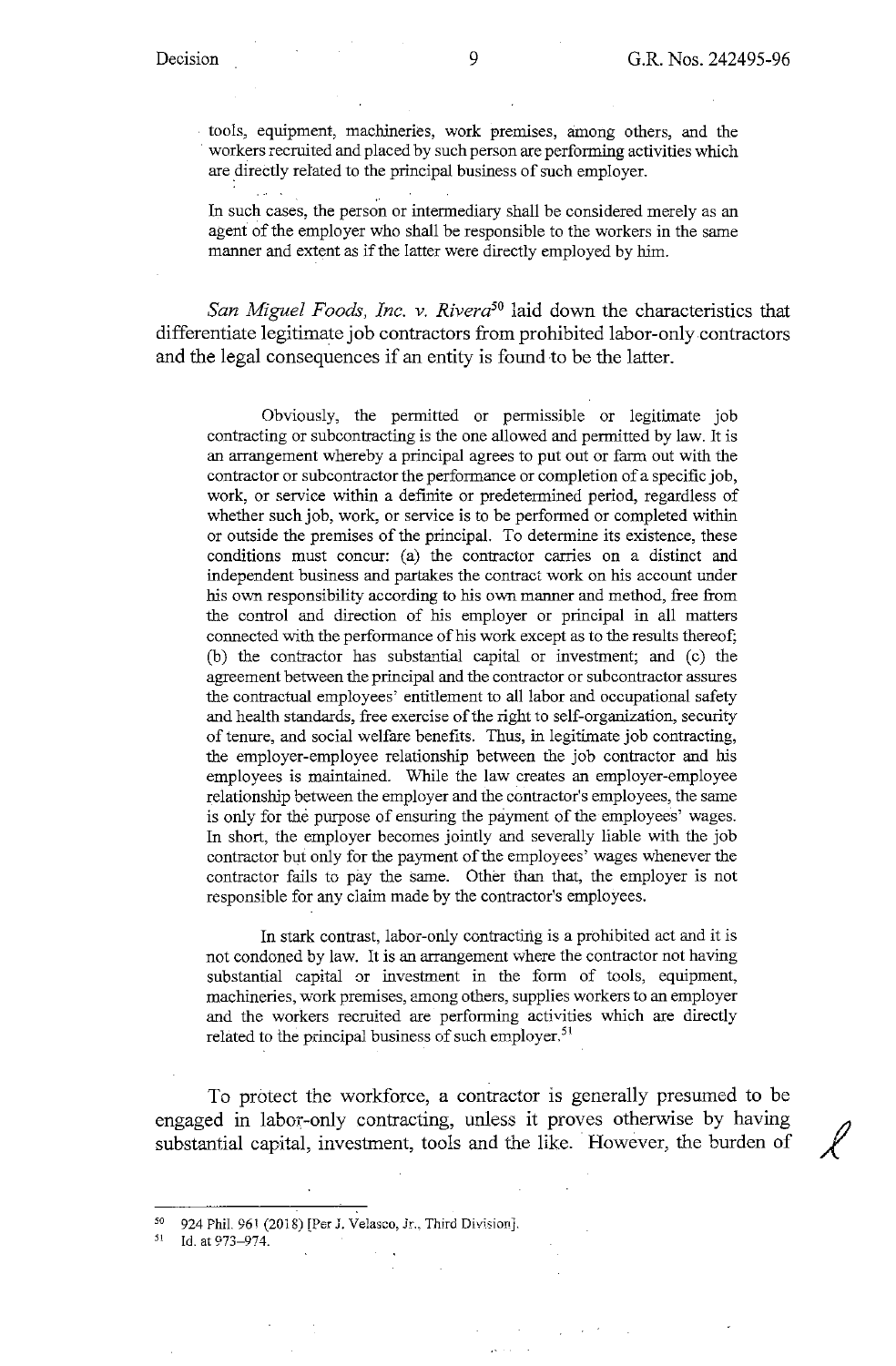*1* 

proving the legitimacy of the contractor shifts to the principal when it is the one claiming that status, such as in this case. $52$  $\sim 10^{-10}$ 

Here, the finding of the existence of labor-only contracting on the part of respondents' contractors, Alternative Network Resources and Worktrusted Manpower Services, would give rise to the creation of an employer-employee relationship between respondents as its principals, and petitioners as its alleged employees.

Respondents claim that Alternative Network Resources and Worktrusted Manpower Services are legitimate job contractors as supported by the Certificates of Registration awarded to them by the Department of Labor and Employment at the time the events of this case occurred.<sup>53</sup> In addition, they argue that both entities have substantial capitalization<sup>54</sup> with Alternative Network Resources having more than  $\mathbb{P}10$  million as deposit for future stock subscription and P30 million fully paid shares, and Worktrusted Manpower Services having  $P$ 4 million in paid up capital.<sup>55</sup>

Respondents also made much of the fact that both Alternative Network Resources and Worktrusted Manpower Services catered to other clients aside from them, claiming this indicates that they carry a separate and distinct business.<sup>56</sup> Although this may be a badge of legitimate job contracting, it does not automatically convert a labor-only contractor to a legitimate job contractor because in the issue of labor-only contracting, "the totality of the facts and the surrounding circumstances of the case" must be considered.<sup>57</sup>

A Certificate of Registration is not conclusive evidence of being a legitimate independent contractor. It merely prevents the presumption of labor-only contracting and gives rise to a disputable presumption that the contractor is legitimate. 58

In this case, it is worth noting that respondents entered into a Memorandum of Agreement with Alternative Network Resources and Worktrusted Manpower Services even before these contractors were issued Certificates of Registration<sup>59</sup> by the Department of Labor and Employment. The Certificates of Registration presented by respondents covered the period of 2014 to 2017,<sup>60</sup> yet records show that Alternative Network Resources

s6 **Id.** 

 $\mathcal{L}^{\text{max}}$ 

 $\sim 800$ 

 $\mathcal{F}_{\mathbf{1},\mathbf{2},\mathbf{3}}$ 

<sup>59</sup>*Rollo,* p. 220.

*<sup>51</sup> Ali!in v. Petron Com,* 735 Phil. 509-529 (2014) [Per J Del Castillo, Former Second Division]. 53 R-I/ **u** *0,* **pp** '16 °1~· **.** .J -..., *!.* 

 $^{54}$  Id. at  $244$ .<br> $^{55}$  Id. at 245

Id. at 245.

<sup>57</sup> Petron Corp. v. Caberte, 759 Phil. 353, 366 (2015) [Per J. Del Castillo, Second Division].

<sup>53</sup>*W.M ;\,fanufacturing Inc.* **v.** *Dalag,* **-77-4 Phil. 353~ 378 (2.015) [Per J. Velasco, Jr., Third Division].** 

<sup>60</sup> Id. at pp. 219-220 and 228.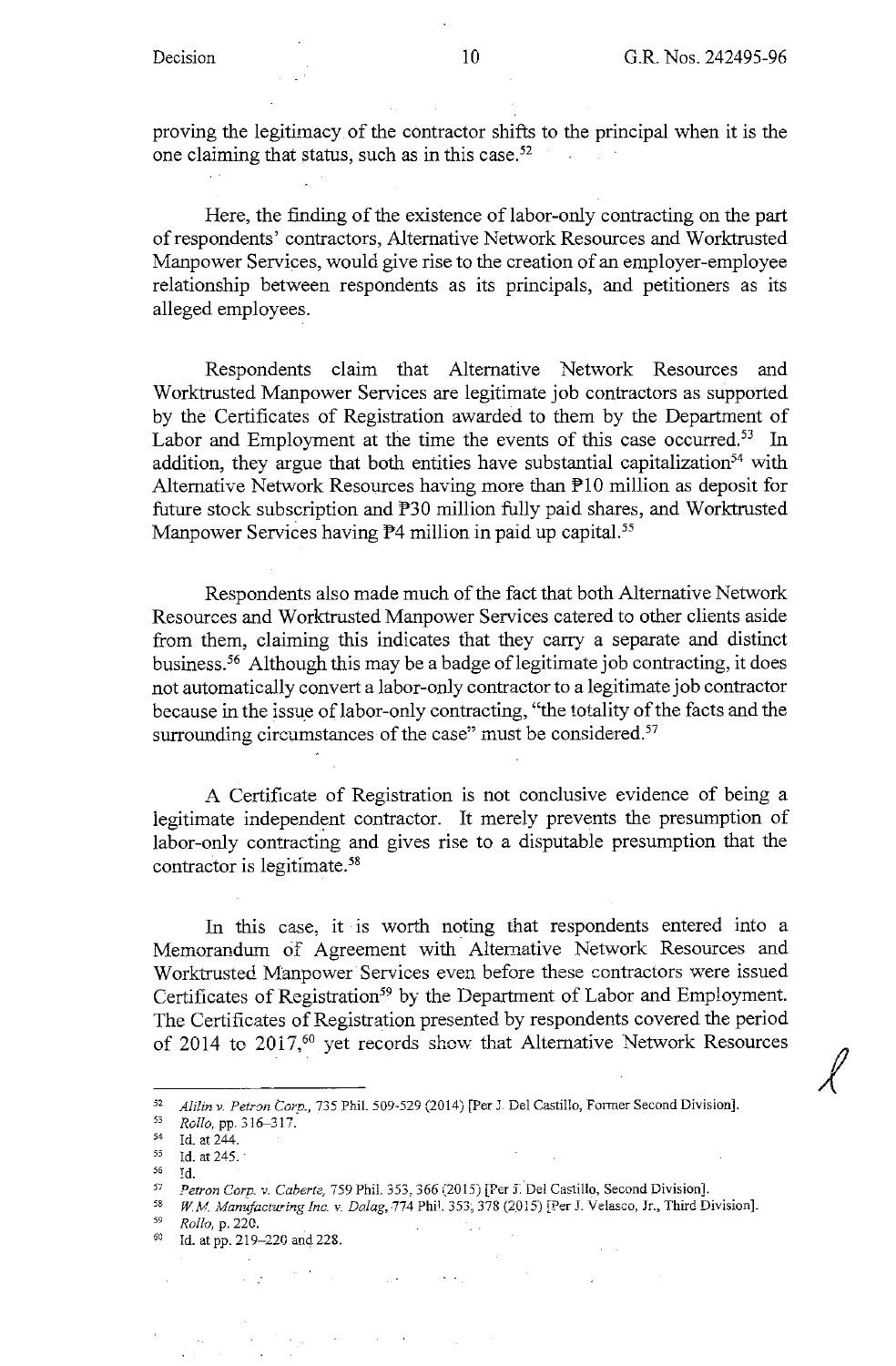undertook to provide respondent Manila Cordage with manufacturing support services as early as 2008<sup>61</sup> while Worktrusted Manpower Services entered into a Memorandum of Agreement with Manco Synthetic in 2009.<sup>62</sup> This indicates that they supplied manpower to various clients even without the stamp of imprimatur from the Department of Labor and Employment.

In addition, Section 5 of Department Order No. 18-02 provides that if at least one of the following conditions are present, then an entity would be considered a labor-only contractor:

(i) The contractor or subcontractor does not have substantial capital or investment which relates to the job, work or service to be performed and the employees recruited, supplied or placed by such contractor or subcontractor are performing activities which are directly related to the main business of the principal; or

(ii) the contractor does not exercise the right to control over the performance of the work of the contractual employee.

Here, both conditions are present. While both Alternative Network Resources and Worktrusted Manpower Services have the required paid-up capital as seen in their Articles of Incorporation, Annual Income Tax and Audited Financial Statements, records show that they do not have substantial investment in the form of tools, equipment, and machineries necessary to carry out the functions of their alleged employees who perform activities directly related to the business of respondents. Instead, their alleged employees, herein petitioners; use respondents' equipment and machinery to carry out jobs related to rope manufacturing. 63

Respondents claim that since the presence of both substantial capital and substantial investment in the form of tools, equipment, machineries, and work premises are not required by law, then Alternative Network Resources and Worktrusted Manpower Services must be considered legitimate labor contractors. Their argument does not hold water.

In *Dole Phils., Inc. v. Esteva,64* this Court illustrates that an entity may still be heid as a labor-only contractor despite numerous badges which supports the notion that it is a legitimate labor contractor.

 $\frac{1}{2}$  ,  $\frac{1}{2}$  ,  $\frac{1}{2}$  ,  $\frac{1}{2}$  ,  $\frac{1}{2}$  ,  $\frac{1}{2}$ 

While there is present in the relationship of petitioner and CAMPCO<sup>-</sup> some factors suggestive of an independent contractor relationship *(i.e.,* CAMPC.O chose who among its members should be sent to work for

i<br>Priznanje po

 $\label{eq:2.1} \mathcal{A} = \mathbf{X} \sum_{\mathbf{X} \in \mathcal{X}} \mathcal{A}(\mathbf{X}|\mathbf{X})$ 

 $\sim 10^{-10}$ 

 $\mathcal{F}=\{x,y,z\}$  ,  $\mathcal{F}$ 

 $\mathbb{Z}^{\times}_{\mathbb{Z}^{\times}}$ 

) where  $\mathbf{a}_1$  is a set of  $\mathbf{a}_1$  , and

**Carl Committee** 

**The Secretary Company of the Company of the Company of the Company of the Company of the Company of the Company With Stringer**  $\label{eq:2} \frac{1}{2}\left(\frac{1}{2}\sum_{i=1}^{n} \frac{1}{2}\sum_{i=1}^{n} \frac{1}{2}\sum_{i=1}^{n} \frac{1}{2}\sum_{i=1}^{n} \frac{1}{2}\sum_{i=1}^{n} \frac{1}{2}\sum_{i=1}^{n} \frac{1}{2}\sum_{i=1}^{n} \frac{1}{2}\sum_{i=1}^{n} \frac{1}{2}\sum_{i=1}^{n} \frac{1}{2}\sum_{i=1}^{n} \frac{1}{2}\sum_{i=1}^{n} \frac{1}{2}\sum_{i=1}^{n} \frac{1}{2}\sum_{i=1}$ 

 $1$ d. at p. 220

 $62$  Id. at p. 228.

<sup>63</sup> Id. at  $29.$  ...

<sup>64 538</sup> Phil. 817 (2006) [Per Chico-Nazario, First Division].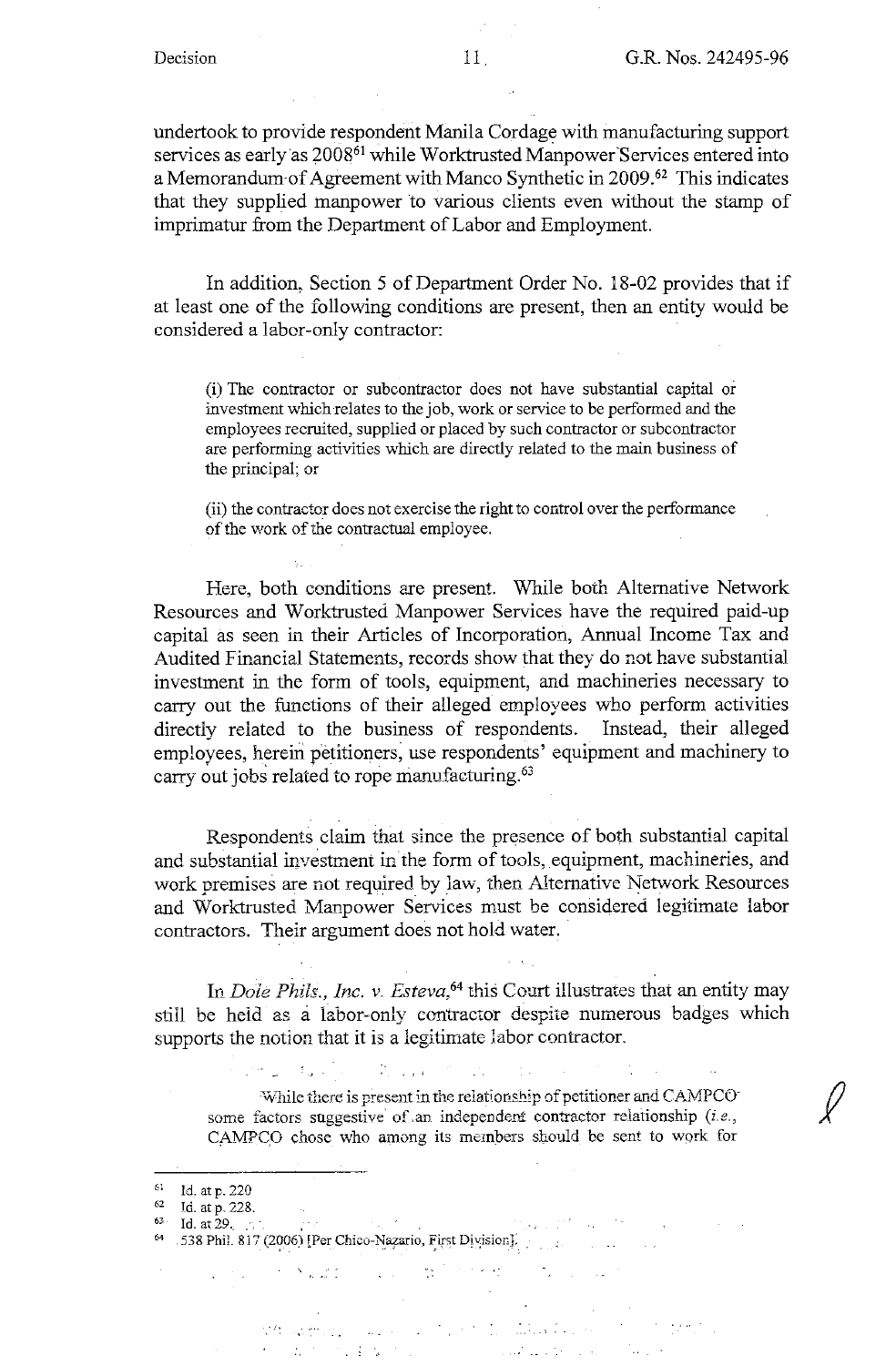$\ell$ 

petitioner; petitioner paid CAMPCO the wages of the members, plus a percentage thereof as administrative charge; CAMPCO paid the wages of .the members who rendered service to petitioner), many. other factors are present which would indicate a labor-only contracting arrangement between petitioner and CAMPCO.

*First,* although petitioner touts the multi-million pesos assets of CAMPCO, it does well to remember that such were amassed in the years following its establishment. In 1993, when CAMPCO was established and the Service Contract between petitioner and CAMPCO was entered into, CAMPCO only had P6,600.00 paid-up capital, which could hardly be considered substantial. It only managed to increase its capitalization and assets in the succeeding years by continually and defiantly engaging in what had been declared by authorized DOLE officials as labor-only contracting.

*Second,* CAMPCO did not carry out an independent business from petitioner. It was precisely established to render services to petitioner to augment its workforce during peak seasons. Petitioner was its only client. Even as CAMPCO had its own office and office equipment, these were mainly used for administrative purposes; the tools, machineries, and equipment actually used by CAMPCO members when rendering services to the petitioner belonged to the latter.

*Third*, petitioner exercised control over the CAMPCO members, including respondents. Petitioner attempts to refute control by alleging the presence of a CAMPCO supervisor in the work premises. Yet, the mere presence within the premises of a supervisor from the cooperative did not necessarily mean that CAMPCO had control over its members. Section 8(1), Rule VIII, Book III of the implementing rules of the Labor Code, as amended, required for permissible job contracting that the contractor undertakes the contract work on his account, under his own responsibility, according. to bis own manner and method, free from the control and direction of his employer or principal in all matters connected with the performance of the work except as to the results thereof. As alleged by the respondents, and unrebutted by petitioner, CAMPCO members, before working for the petitioner, had to undergo instructions and pass the training provided by petitioner's personnel. It was-petitioner who determined and prepared the work assignments of the CAMPCO members. CAMPCO members worked within petitioner's plantation and processing plants alongside regular employees performing identical jobs, a circumstance recognized as an *indicium* of *a.* labor-only contractorship.

Fourth, CAMPCO was not engaged to perform a specific and special job or service. In the Service Contract of 1993, CAMPCO agreed to assist petitioner in its daily operations, and perform odd jobs as may be assigned. CAMPCO complied with this venture by assigning members to petitioner, Apart from that, no other particular job, work or service was required from CAMPCO, and it is apparent, with such an arrangement, that CAMPCO merely acted as a recruitment agency for petitioner. Since the undertaking of CAMPCO did not involve the performance of a specific job, but rather the supply of manpower only, CAMPCO clearly conducted itself as a labor-only contractor.

Lastly, CAMPCO members, including respondents, performed activities directly related to the principal business of petitioner. They

 $\sim 12$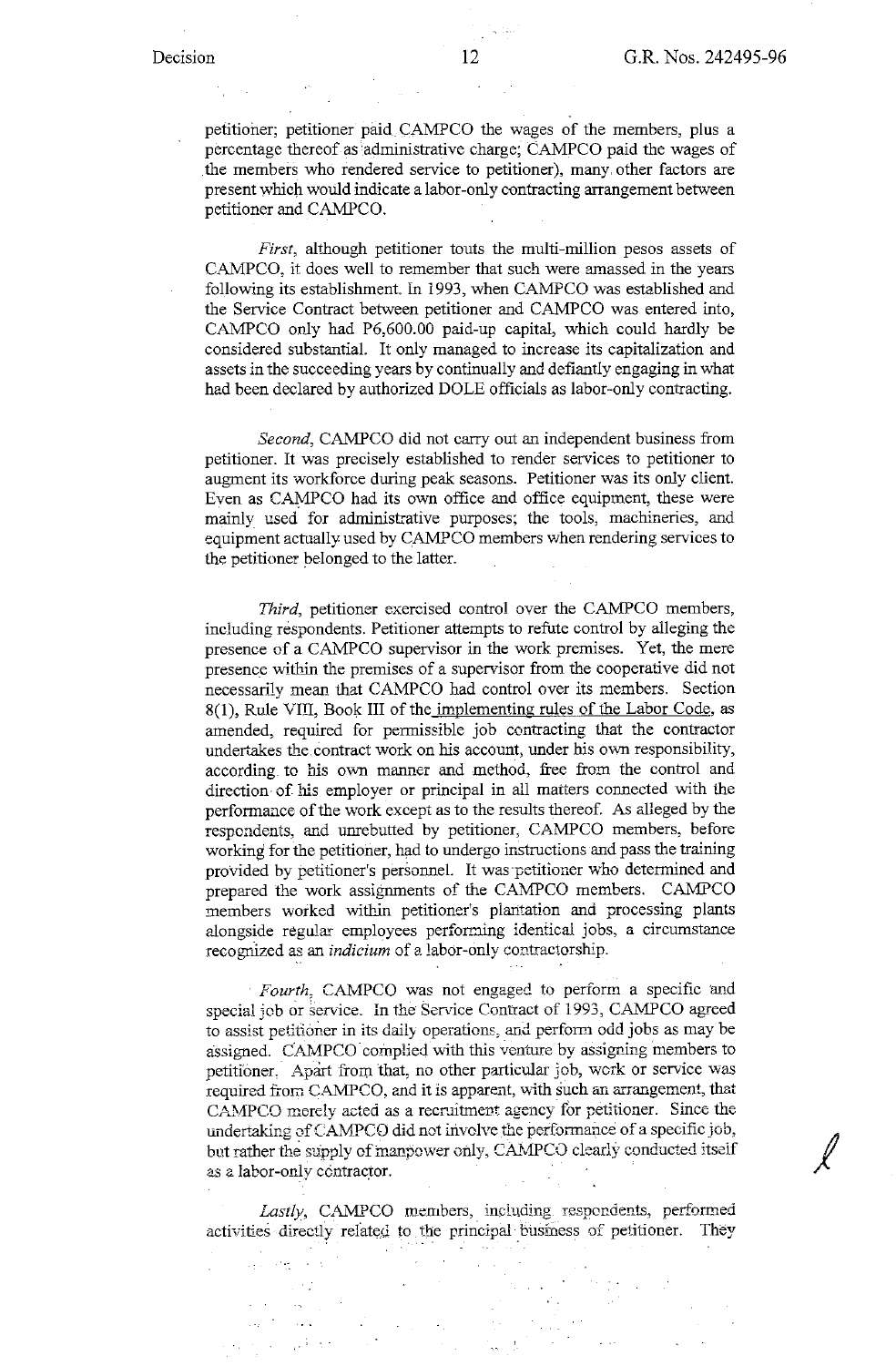worked as can processing attendant, feeder of canned pineapple and pineapple processing, nata de coco processing attendant, fruit cocktail processing attendant; and etc., functions which were, not only directly related, but were very vital to petitioner's business of production and processing of pineapple products for export.

The findings enumerated in the preceding paragraphs only support what DOLE Regional Director Pare! and DOLE Undersecretary Trajano had long before conclusively established, that CAMPCO was a mere laboronly contractor. 65

Here, Alternative Network Resources and Worktrusted Manpower Services may still be considered as labor-only contractors given other circumstances surrounding the case. Further, proof of substantial capital does not make an entity immune to a finding of labor-only contracting when there is showing that control over the employees reside in the principal and not in the contractor.<sup>66</sup> The right to control is defined in Section 5 of Department Order No. 18-02 as:

The "right to control" shall refer to the right reserved to the person for whom the services of the contractual workers are performed, to determine not only the end to be achieved, but also the manner and means to be used in reaching that end.

Respondents assert that they wield no power over the employees whose votes were challenged. According to them, petitioners are closely supervised by coordinators of Alternative Network Resources and Worktrusted Manpower who are assigned to Manila Cordage and Manco Synthetic. It is alleged that these coordinators monitor not only the attendance of the employees, but their performance and discipline as well.<sup>67</sup> Respondents also allege that it is Alternative Network Resources and W orktrusted Manpower Services who hire their employees and assign them to the sites of their clients as well as pay their wages, SSS, Philhealth, and PAG-IBIG contributions.<sup>68</sup>

Respondents claims will not stand. *W.M. Manufacturing Inc.* v. *Dalag,*69 is persuasive:

The second confirmatory element under DO 18-02 does not require the application.of the economic test and, even more so, the four-fold test to determine whether or not the relation between the parties is one of laboronly contracting. All it requires is that the contractor does not exercise **control** over the employees it supplies, making the control test of *}(* 

 $\mathcal{A}^{\pm}$ 

 $\mathcal{L}_{\text{max}}$  ,  $\mathcal{L}_{\text{max}}$ 

 $\mathcal{L}^{\text{max}}$ 

المتعاطفة

 $\sim 100$  km s  $^{-1}$ 

 $\mu$  is a set of  $\mu$  . In the  $\mu$ 

<sup>65</sup> **Id. at 867--869.** 

<sup>66</sup>*,\Iago v. Sun. Power }Janu\_,factul'ing limited,* **824 Phil. 464, "480-(2013)-[Per J. Reyes; Jc, Second Division].** 

<sup>67</sup> *Rollo,* **pp. 316--J 17.** 

<sup>68</sup> Id. at 217-218, 247, 340.<br><sup>69</sup> 774 Phil. 353 (2015) [Per J. Velasco, Jr., Third Division].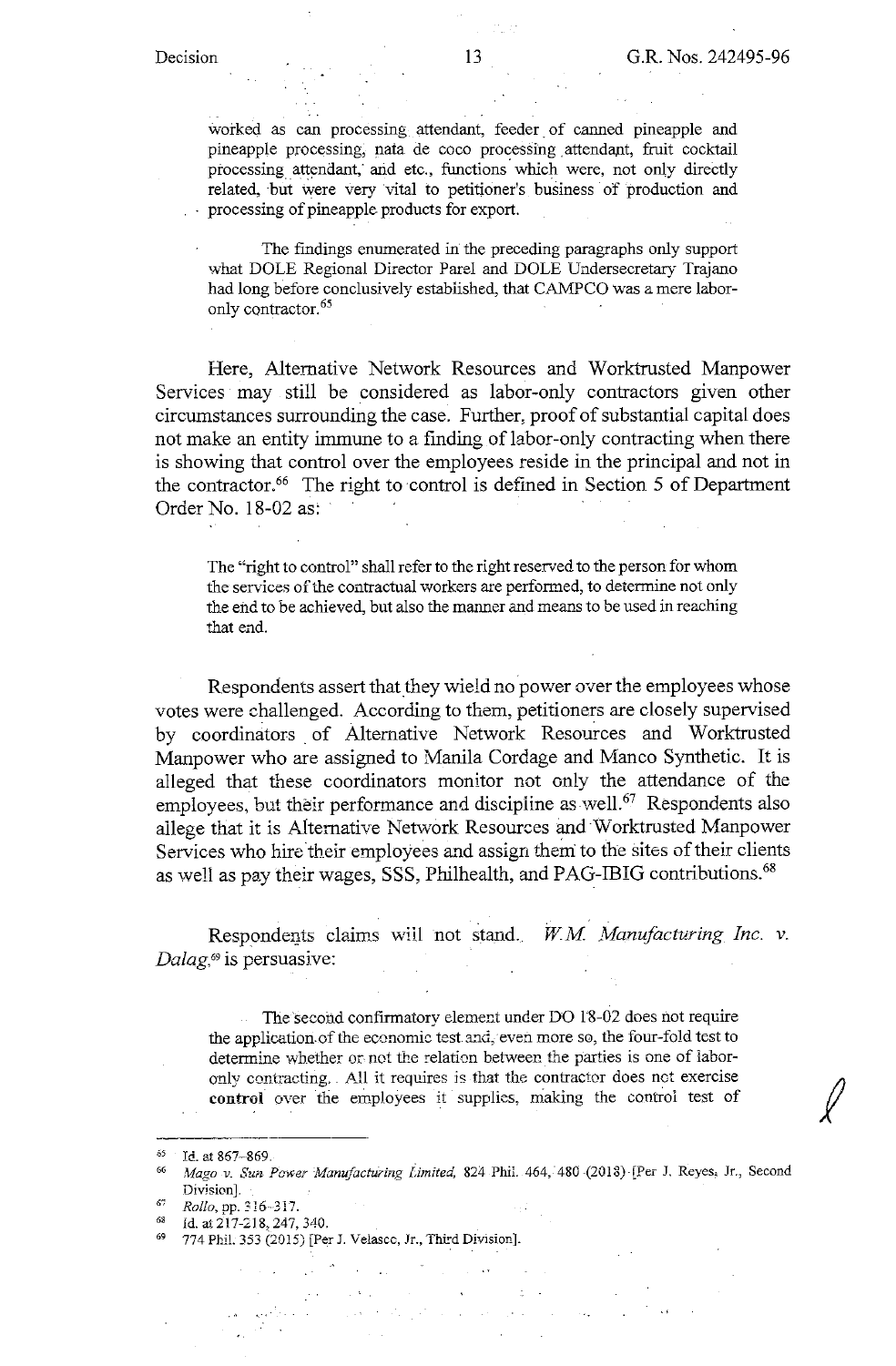paramount consideration. The fact that Golden Rock pays for Dalag's wages and salaries then has no bearing in resolving the issue.

· Under the same DO 18-02, the "right to control" refers to the right to determine not only the end to be achieved, but also the manner and means to be used in reaching that end. Here, notwithstanding the contract stipulation leaving Golden Rock the exclusive right to control the working warm bodies it provides WM MFG, evidence irresistibly suggests that it was WM MFG who actually exercised supervision over Dalag's work performance. As culled from the records, Dalag was supervised by WM MFG's employees. Petitioner WM MFG even went as far as furnishing Dalag with not less than seven (7) memos directing him to explain within twenty-four (24) hours his alleged work infractions. The company likewise took pains in issuing investigation reports detailing its findings on Dalag's culpability. Clearly, WM MFG took it upon itself to discipline Dalag for violation of company rules, regulations, and policies, validating the presence of the second confirmatory element.<sup>70</sup> (Emphasis in the original, citations omitted)

Despite Alternative Network Resources and Worktrusted Manpower Services' role in the hiring, disciplining and paying of wages of petitioners, it is still respondents who exercised control over petitioners' work performance and output. Records show that petitioners are assigned in departments tasked to accomplish the main business of respondents in the manufacturing of rope. The employees deployed in Manila Cordage were assigned to the following departments with the corresponding responsibilities:

(I) Engineering, which maintains and repairs the equipment and machineries; (2) Production, which takes case of the actual production of ropes; (3) Warehouse, which stores raw materials and manufactured ropes; (4) Quality, which is in charge of the quality standards of the manufactured ropes; (5) Matting, which packs the manufactured ropes; and (6) Facility, which maintains the cleanliness in the entire production line.<sup>71</sup>

Similarly, the employees for Manco Synthetic were assigned to following departments with the same functions as enumerated above: engineering, production, matting, and facility.<sup>72</sup> While working in these departments, petitioners' manner and method of work were closely supervised and monitored by regular employees of Manila Cordage<sup>73</sup> and Manco Synthetic.74 .This negates respondents' contention that they did not exercise control over the work of petitioners as the supervisors deployed by Alternative Network Resources and Worktrusted Manpower Services merely dealt with administrative matters such as checking attendance and distributing payslips.75

- 7' Id. at 380-38 l. 71 *Rollo,* **p. 221.**
- $\frac{72}{73}$  Id. at 230.
- 73 **Id. at 221.**
- 74 **Id. at** *230:*
- <sup>75</sup> · Id. at 221 and 230.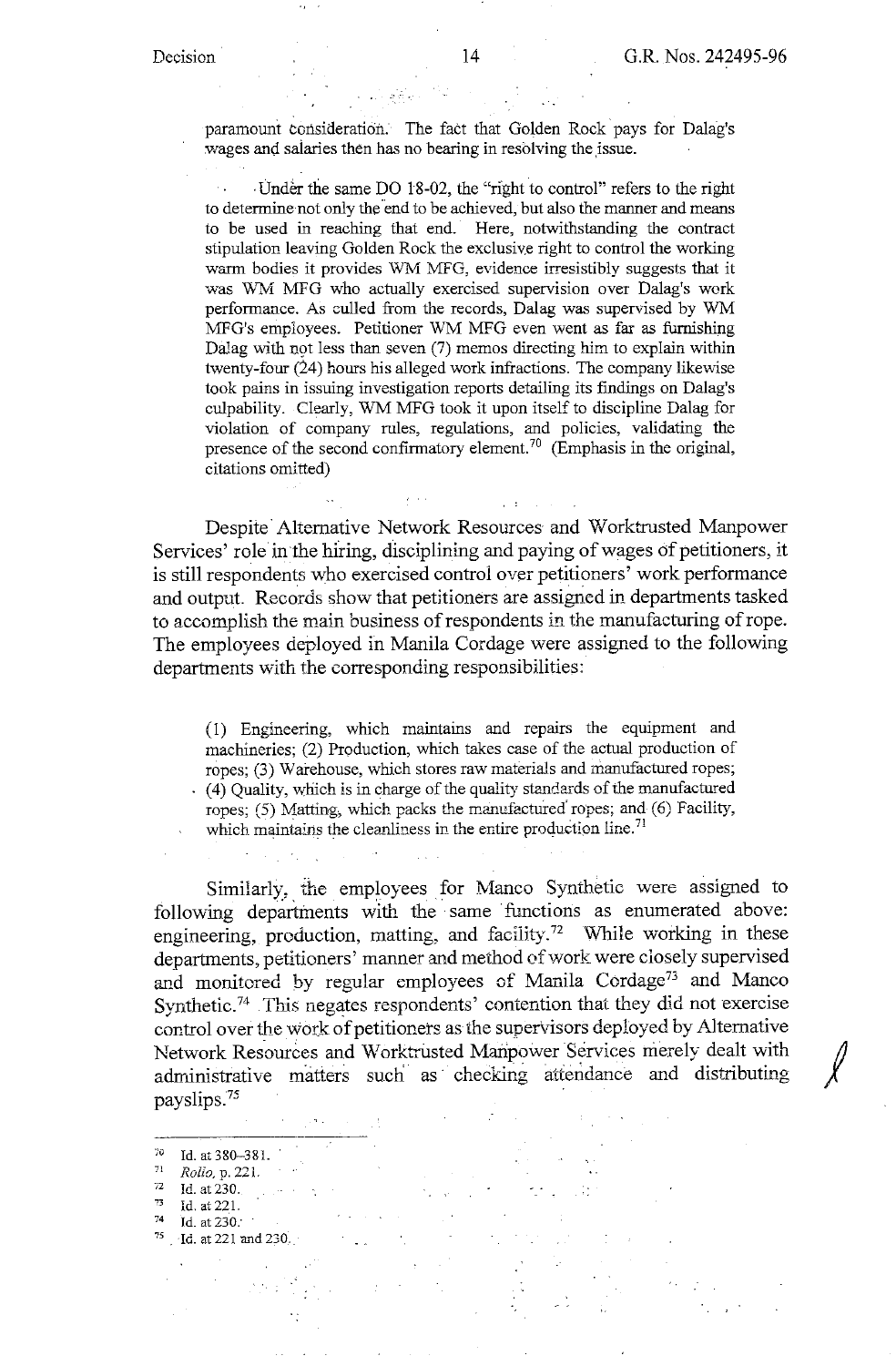It is likewise clear that petitioners perform functions necessary and directly related to the main business of respondents as they are involved in the core operations for the manufacturing and export of respondents' rope products. Further, petitioners have been performing these functions with respondents even before Alternative Network Resources and Worktrusted Manpower Services were registered as legitimate labor contractors with the Department of Labor and Employment.76 Thus, ''the repeated and continuing need for the performance of the job is sufficient evidence of the necessity, if not indispensability of the activity to the business."77

As respondents failed to adduce sufficient evidence to prove that Alternative Network Resources and Worktrusted Manpower Services are legitimate labor contractors, they are deemed engaged in labor-only contracting. Consequently, their alleged employees are in effect the employees of their principal, herein respondents. In *Petron Corp. v. Caberte,*  this Court explained:

From the foregoing, it is clear at Petron failed to discharge its burden of proving that ABC is not a labor-only contractor. Consequently, and as warranted by the facts, the Court declares ABC as a mere labor-only contractor. "A finding that a contractor is a 'labor-only' contractor is equivalent to declaring that there is an employer-employee relationship between the principal and the employees of the supposed contractor, and the 'labor-only' contractor is considered as a mere agent of the principal, the real employer." Accordingly in this case, Petron is declared to be the trne employer of respondents who are considered regular employees in view of the fact that they have been regularly performing activities which are necessary and desirable to the usual business of Petron for a number of years.78 (Citation omitted)

Considering the foregoing, the findings of the Court of Appeals cannot stand. In labor-only contracting, there is no principal and contractor; "there is only the employer's representative who gathers and supplies people for the employer[.]"79 Here, Alternative Network Resources and Worktrusted Manpower Services merely supplied manpower for respondents. Thus, petitioners are considered employees of respondents and the votes they casted during the Certification Elections held on January 27, 2016 are valid.

**\VHEREFORE,** premises considered, the Petition is **GRANTED.**  The Consolidated Decision dated January 19, 2018 and Resolution dated September 20, 2018 by the Court of Appeals in  $CA - G.R$ . SP Nos. 146614  $\&$ 

<sup>76</sup>**Id. at 220.** 

<sup>77</sup>*Petron Corp. v. Caberte,* **759 Phil. 353,370 (2015) [Per J. Del Castillo, Second Division].** 

 $^{78}$  Id. at 371.

Coca-Cola Bottlers Philippines, Inc. v. Dela Cruz, 622 Phil. 886, 901 (2009) [Per J Brion, Secord **Division).**